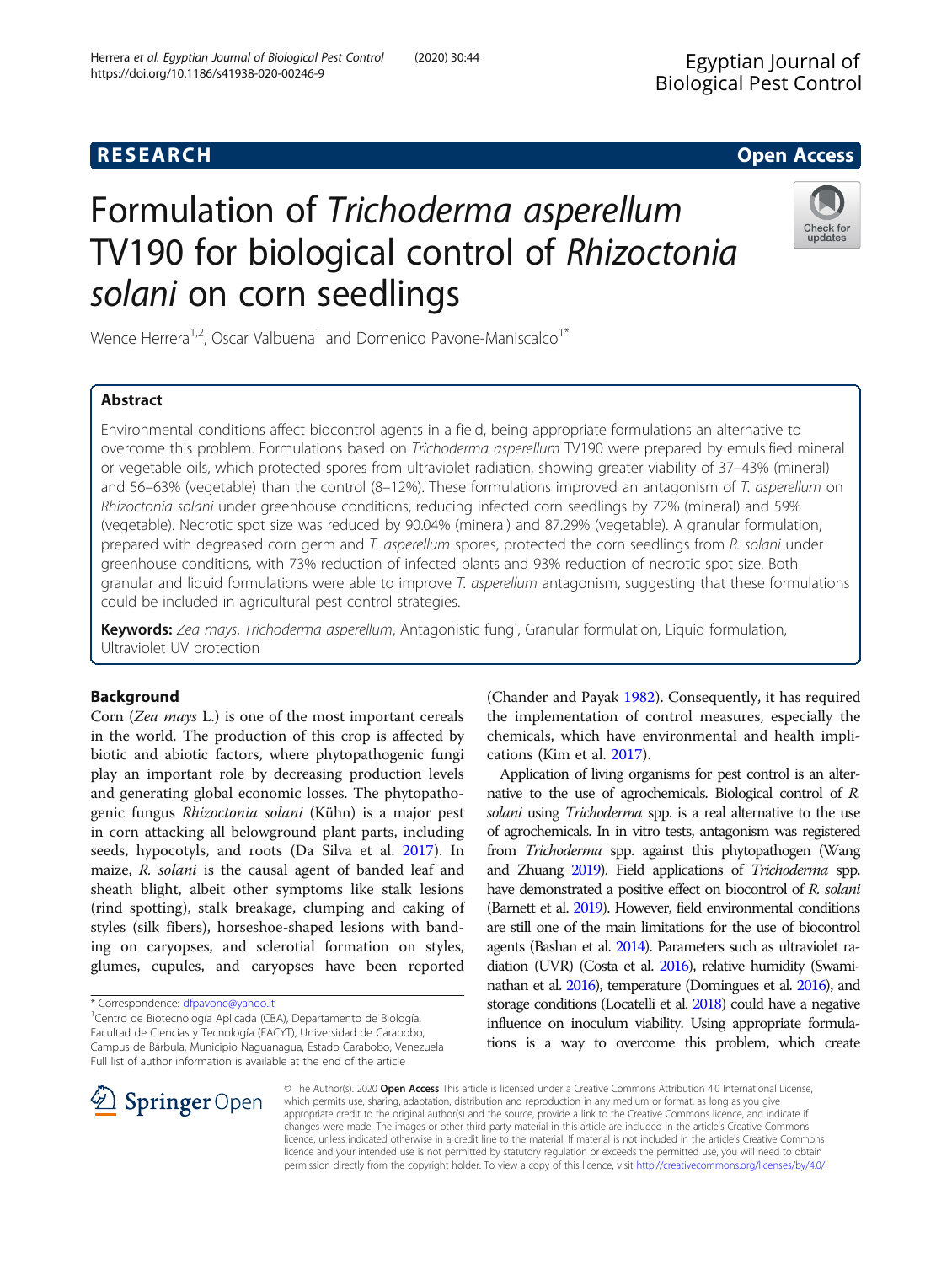microclimates that protect spores from adverse environmental conditions (Doni et al. [2014](#page-7-0)).

Formulations of biological control agents can be classified in (a) dry powders, (b) granules, and/or (c) wettable powders. Additionally, the use of adherents such as oil, gelatin, and gum as well as humectants such as propylene glycol and polyethylene glycol has been used to reduce evaporation (Zhang et al. [2016](#page-7-0)).

Application of biocontrol agents using a suitable formulation that protects the inoculum against UV radiation is the main objective of this work, proposing liquid and granular formulations based on Trichoderma asperellum spores to control R. solani under in vitro and greenhouse conditions.

# Materials and methods

# Fungal strains and seeds

Trichoderma asperellum (TV190) isolated from maize fields of Monagas State, Venezuela (Pavone and Dorta [2015\)](#page-7-0), was obtained from the Centro de Biotecnología Aplicada (CBA), Universidad de Carabobo, Venezuela. The strain was maintained by alternate subculture on sterile soil and potato dextrose agar (PDA) plates. R. solani strain P2AB2 (AG1-IA) was donated by Dr. Alex González (Fundación DANAC) San Felipe, Venezuela, and maintained by subculture on PDA plates. White corn seeds H2020 were donated by "Semillas Híbridas de Venezuela C.A." (SEHIVECA).

## Granulated formulation

Degreased corn germ (DCG), donated by "Refinadora de Maíz Venezolana" (REMAVENCA) Aragua State, Venezuela, was sterilized at 120 °C for 30 min in an autoclave and inoculated with the necessary volume of a T. asperellum spore suspension in water  $(10^6 \text{ spores/g})$  to reach a final water content of 50% (w/w). Preparation was mixed and processed through a meat grinder with a 4-mm screen. Finally, the preparation was air-dried to a moisture content of 8% (w/w) and stored at 8 °C for 24 h until use.

## Liquid formulation

Formulations were prepared using 20 ml of vegetal oil (VO) Vatel®, 10 ml of Surfatron®, and 970 ml of water. Alternatively, emulsified mineral oil (MO) Aceite Blanco® was diluted in water according to the manufacturer's instructions (20 ml/l). Lignosulfonate (1% w/v) was also added as UVR filter. Concentration of T. asperellum was adjusted to  $10^6$  spores/ml. A *T. asperellum* spore suspension in pure water was used as the negative control. Liquid formulations were used immediately after preparation.

# Viability of T. asperellum spores

Water agar plates (1.7% w/v) were inoculated with 0.1 ml spore suspensions (formulated or not). Plates were incubated at  $25 \pm 2$  °C for 20 h in the dark. Germinated spores were counted, using a stereoscopic microscope  $(x 400)$ , in 3 individual plates (replicates), 100 spores in each one.

# Effect of ultraviolet radiation (UVR) on T. asperellum spores

In plates prepared as in viability assays, spores were exposed to UVR in uncovered plates. Exposition to UVR was performed using a lamp Model UVLMS-38, UVP® (Ultra-Violet Products), with wavelengths of 254 nm (UV-C) and 302 nm (UV-B) applied separately. Intensities used for UV-B and UV-C were  $1900 \mu W/cm^2$  and  $250 \mu W/cm^2$  for 1, 2, and 5 min, respectively. UVR measurements were performed by a UVP® Model UVX radiometer, equipped with 3 sensors (Models UVX-25, UVX-36, and UVX-31). After irradiation, plates were incubated for 18–24 h and viability was evaluated.

# Effect of liquid and granular formulations on R. solani

White corn seeds were planted in bags (15 cm diameter  $\times$  20 cm tall) in soil, and irrigated daily. After 10 days, a R. solani scletoria, obtained from PDA plates grown for 8 days, was placed on a plant bud. Immediately, 1.5 ml of the liquid formulations (emulsions with  $10<sup>6</sup>$  T. asperellum spores/ml) or a granule of the solid formulation (approximately 0.1 g) was added to the infected bud. Water was sprayed daily to maintain high relative humidity. Plants with R. solani sclerotia without Trichoderma and emulsions or granules without T. asperellum spores were used as controls. Treatments consisted of 30 plants. After 3 to 8 days in open greenhouse conditions (average temperature  $30^{\circ}$ C), the number of infected plants and the necrotic spot size produced by R. solani on leaf were evaluated. The reduction in the number of infected plants  $[(1 - \frac{\text{number of infected plants in treatments}}{\text{number of infected plants in control}})]$  $\times$ 100] and the decrease in necrotic spot size (NSS) caused by *T. asperellum*  $[(1 - \frac{NSS \text{ in treatments}}{NSS \text{ in control}}) \times 100]$  were also calculated.

Despite R. solani is a soil-borne pathogen, sclerotia was inoculated on the plant bud because it demonstrated a high infection rate on corn plants than the experiments inoculating R. solani on soil, with very clear and evident symptoms. Additionally, using R. solani as leaf pathogen was more suitable to evaluate the effect of UVR. This method is very convenient albeit it is clear to be only an approach previous to field validation on natural conditions.

# Statistical analysis

Mean and standard error were calculated for each treatment. Variance analysis (ANOVA) was performed in order to detect significant differences between treatments. In case of not fulfilling the assumptions for the ANOVA, non-parametric tests were performed (Kruskal-Wallis). A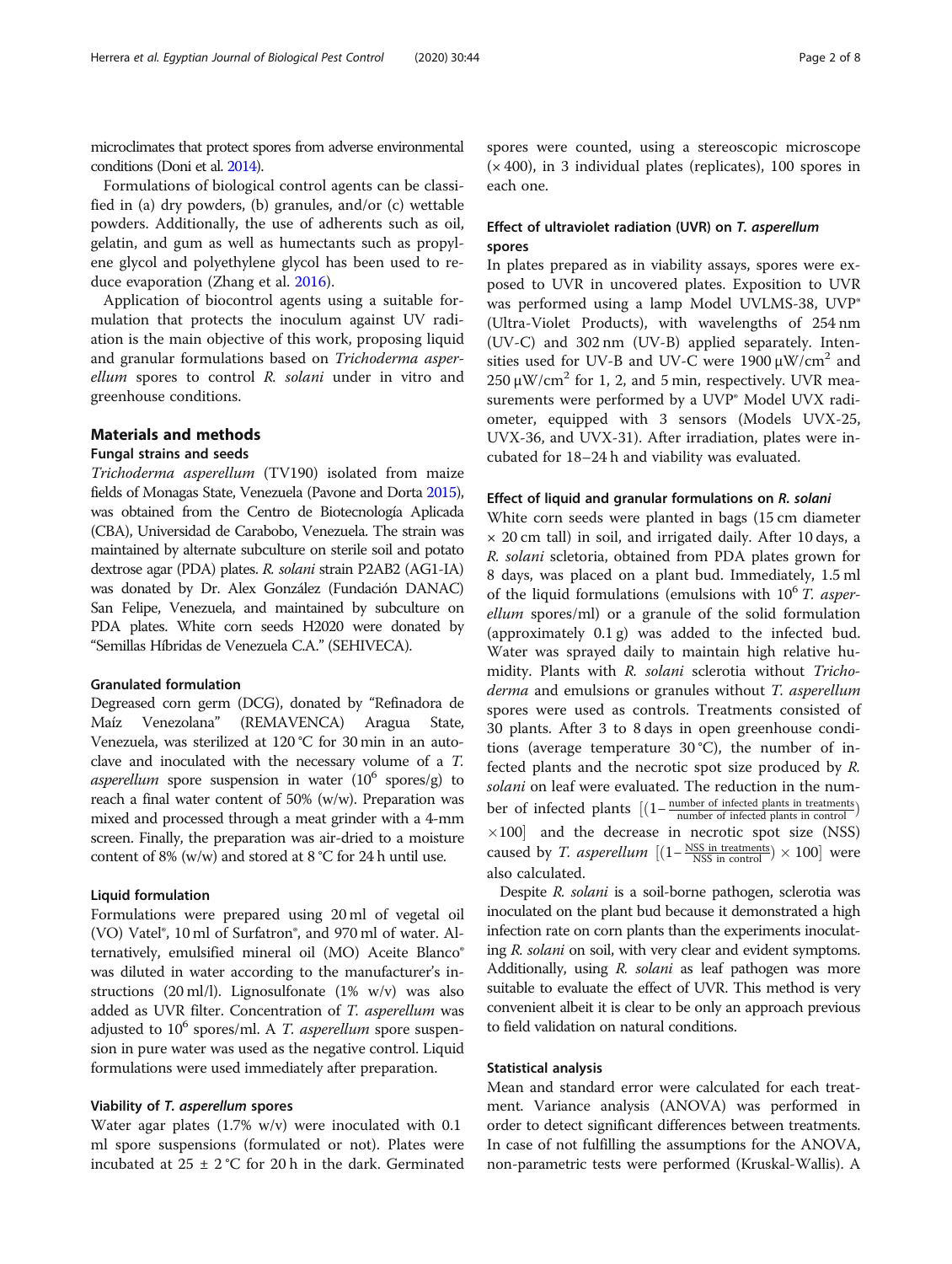comparison of means (Tukey) was also performed. The statistical package used was Past 3.1 (Hammer et al. [2001](#page-7-0)). All experiments were repeated three times.

# Results and discussion

# Oil formulations

One of the first steps for implementing the formulations with biocontrol fungi was to determine its compatibility with the microorganisms involved in the study. The percentage of T. asperellum TV190 spore germination in oil formulations without irradiation were 95.32, 96, and 97.66%, for the mineral oil (MO), vegetable oil (VO), and control, respectively (Figs. [1](#page-3-0) and [2](#page-4-0)). It was observed that *T. asperellum* and emulsions seemed to be compatible, with non-significant differences ( $F = 0.018$ ; df = 4; P = 0.99) between spore germination in formulations with mineral or vegetable oil. For the treatments with spores, exposed to UVR, a negative effect was evident on spore viability. Statistical differences were found in treatments with MO under UVB  $(F = 109; df: 32; P < 0.05)$  and UVC ( $F = 132.82$ ; df: 32;  $P < 0.05$ ) and VO under UVB  $(F = 176.3; \text{ df: } 32; P < 0.05)$  and UVC  $(F = 132.39; \text{ df: } 32;$  $P < 0.05$ ). In general, UVR decreased spore viability to 8–12% levels after 5 min of treatment on unformulated T. asperellum spores (NF), the effect being dependent on time exposure (Figs. [1](#page-3-0) and [2](#page-4-0)).

However, in systems treated with oil formulations, partial protective effects were detected. After 5 min UVR exposure, viability decreased to 43–56% in systems with MO and to 56–63% in VO systems (Figs. [1](#page-3-0) and [2](#page-4-0)). Once again, the negative effect was dependent on the exposure time. In treatments with lignosulphonate, nonsignificant differences were detected in the combination with VO under the same time of exposure to UVR  $(F =$ 0.16; df = 5;  $P = 0.71$ ) (Fig. [2\)](#page-4-0), while in the treatments with MO, differences were detected only when spores were exposed to UVB  $(F = 24.89; df = 5; P < 0.05)$  or UVC ( $F = 4.84$ ; df = 5;  $P < 0.05$ ) for 5 min (Fig. [1\)](#page-3-0).

Results strongly suggested a protective effect of oil formulations and lignosulfonate to T. asperellum spores, when irradiated with UVR under laboratory conditions. Exposure time was a crucial parameter because spore viability was drastically reduced, when exposure increases from 1 to 5 min. A greater negative effect of UV-C radiation was also evident in spore viability. The UVR effect on fungal metabolism was related to DNA degradation in conidia and mycelium of Aspergillus nidulans (Braga et al. [2015](#page-6-0)). In addition, Seyedmousavi et al. [\(2014\)](#page-7-0) reported that UVR affected proteolytic activity, cell growth, and carbohydrate synthesis in Candida albicans. Besides, it had also been reported that UV-B inhibited various fungal processes such as spore germination and hyphae elongation (Suthaparan et al. [2016](#page-7-0)) and affects negatively several fungi such as Botryris cinerea (Janisiewicz et al. [2016\)](#page-7-0). Mutagenesis has been induced using UVR to obtain modifications in the genetic structure of two Trichoderma biocontrol agents, *T. virens* and *T. asperellum* (Alfiky [2019](#page-6-0)). If exposure time was longer, DNA damage will be great, producing a higher rate of mutations and reduced spore germination (Begum et al. [2009\)](#page-6-0). UV-C radiation reduced the spore germination by more than 80% (Bell and Wheeler [1986](#page-6-0)). A decrease in spore viability by UVR depends on spore coloration, the medium in which it was evaluated, and time of exposure to radiation, the darker the spore, the greater its resistance to UV radiation, probably due to melanin that protects it from this radiation (Carzaniga et al. [2002](#page-6-0)). The photoprotective properties of melanin were considered to be important for the survival and longevity of spores (Bell and Wheeler [1986](#page-6-0)).

A protective effect of oil formulations against UVR has also been reported in other studies (Fernandes et al. [2015](#page-7-0)), observing mineral and vegetable oil protection on entomopathogenic fungi spores against UVR. Several oil-based formulations with T. asperellum have been developed to control cacao black pod disease caused by Phytophthora megakarya, in which the half-life of the conidia reached 22.5 and 5 weeks in aqueous and oil suspension, respectively (Mbarga et al. [2014](#page-7-0)). Oil and aqueous formulations have been proven to control frosty pod rot caused by Moniliophthora roreri on cocoa (Crozier et al. [2015](#page-6-0)), finding that an inverted corn oil formulation significantly enhanced cocoa yield, providing a promising model for optimizing Trichoderma-based biocontrol strategies. Finally, some vegetable oils are able to absorb UV radiation (Montenegro and Santagati [2019\)](#page-7-0) suggesting the possibility to use them as UV blockers.

# Greenhouse assays

The ability of T. asperellum formulations (granular and liquid) to control R. solani was evaluated by determining the number of infected plants and necrotic spot size (NSS) on corn leaves. Results showed statistical differences in treatments with T. asperellum ( $F = 1875.892$ ; df  $= 29$ ;  $P < 0.05$ ) producing a decrease in the number of infected plants after being treated with T. asperellum (Fig. [3](#page-5-0)). The number of infected plants was similar (70%) in treatments with oil formulations (MO and VO) and with granules  $(G)$ , both without T. asperellum, and in the treatment with *R. solani* alone (R)  $(F = 13.63; df = 8;$  $P = 0.2$ ). After applying T. asperellum spores to oil formulations (MOT and VOT) or to granules (GTR), the percentage of infected plants decreased to 20, 29, and 19%, respectively. The number of infected plants was reduced by 72% (MOT), 59% (VOT), and 73% (GTR).

Necrotic spot size (NSS) produced by R. solani on corn seedlings was another evaluated parameter (Fig. [4](#page-5-0)). Treatments without T. asperellum resulted in spot sizes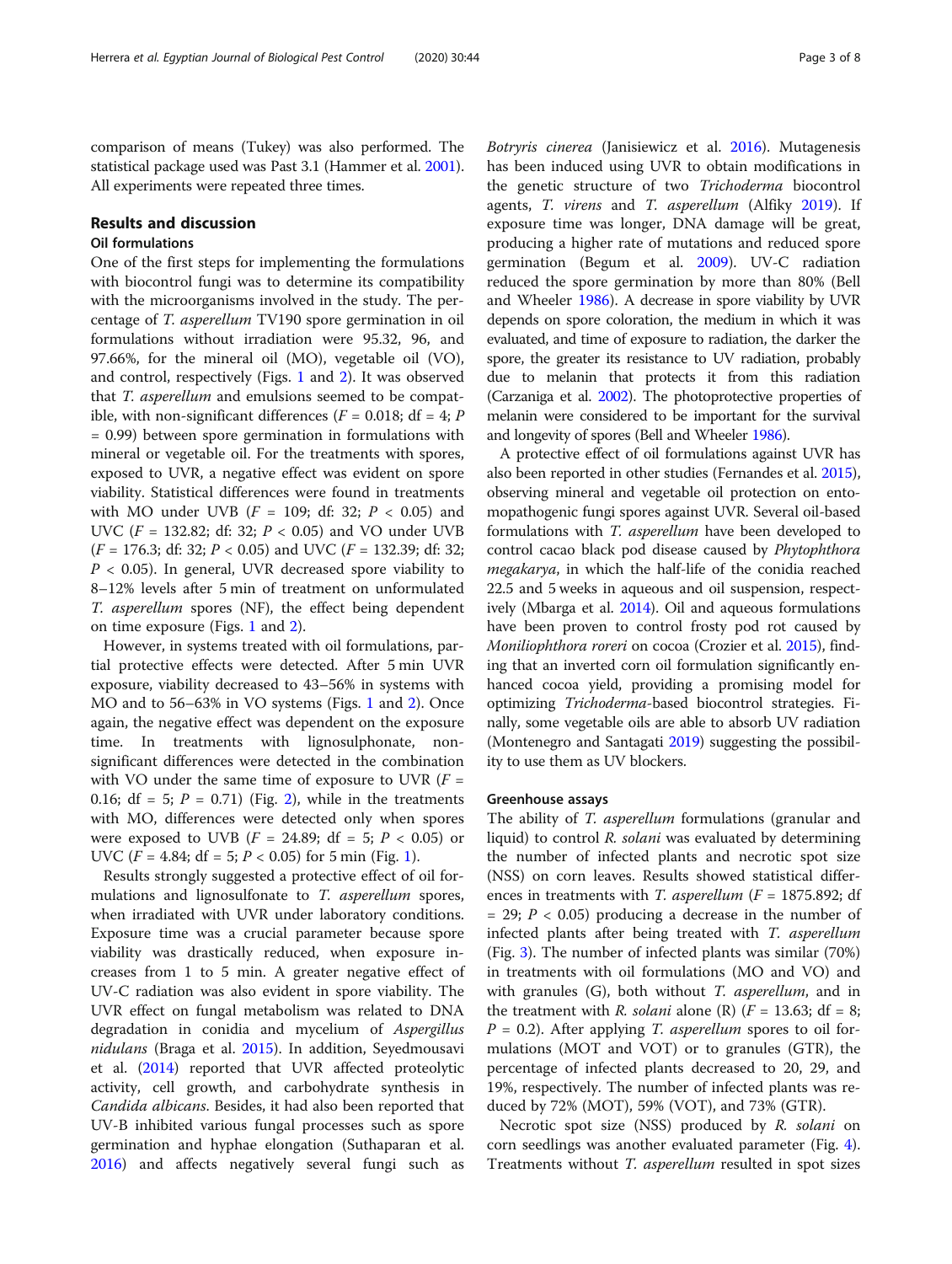<span id="page-3-0"></span>

larger than 20 mm (MO = 26.8 mm, VO = 28.31 mm,  $GR = 20.33$  mm,  $R = 27.53$  mm). In contrast, by using T. asperellum without formulation, NSS was 12.23 mm. When T. asperellum was included in oil formulations, spot size decreased to 2.67 mm (MOT) and 3.6 mm (VOT), with significant differences in relation to other treatments (*H* = 113.972; df = 9; *P* < 0.05), but not with each other ( $F = 0.222$ ; df = 1;  $P = 0.64$ ). The decrease in spot size caused by *T. asperellum* was 55.58%, when applied alone, compared to 90.04 and 87.29%, when applied with MO or VO, respectively. In GTR formulation, spot size decreased to 1.36 mm (93.32%).

In greenhouse assays, R. solani incidence was evaluated when liquid and granular formulations were applied. However, it is not possible to determine if the effect observed is due to the protection they exert against the UVR, since it was not possible to determine how much radiation these spores received. Obtained results were similar to those of Battan [\(2004](#page-6-0)) who used an oil formulation of T. harzianum to evaluate its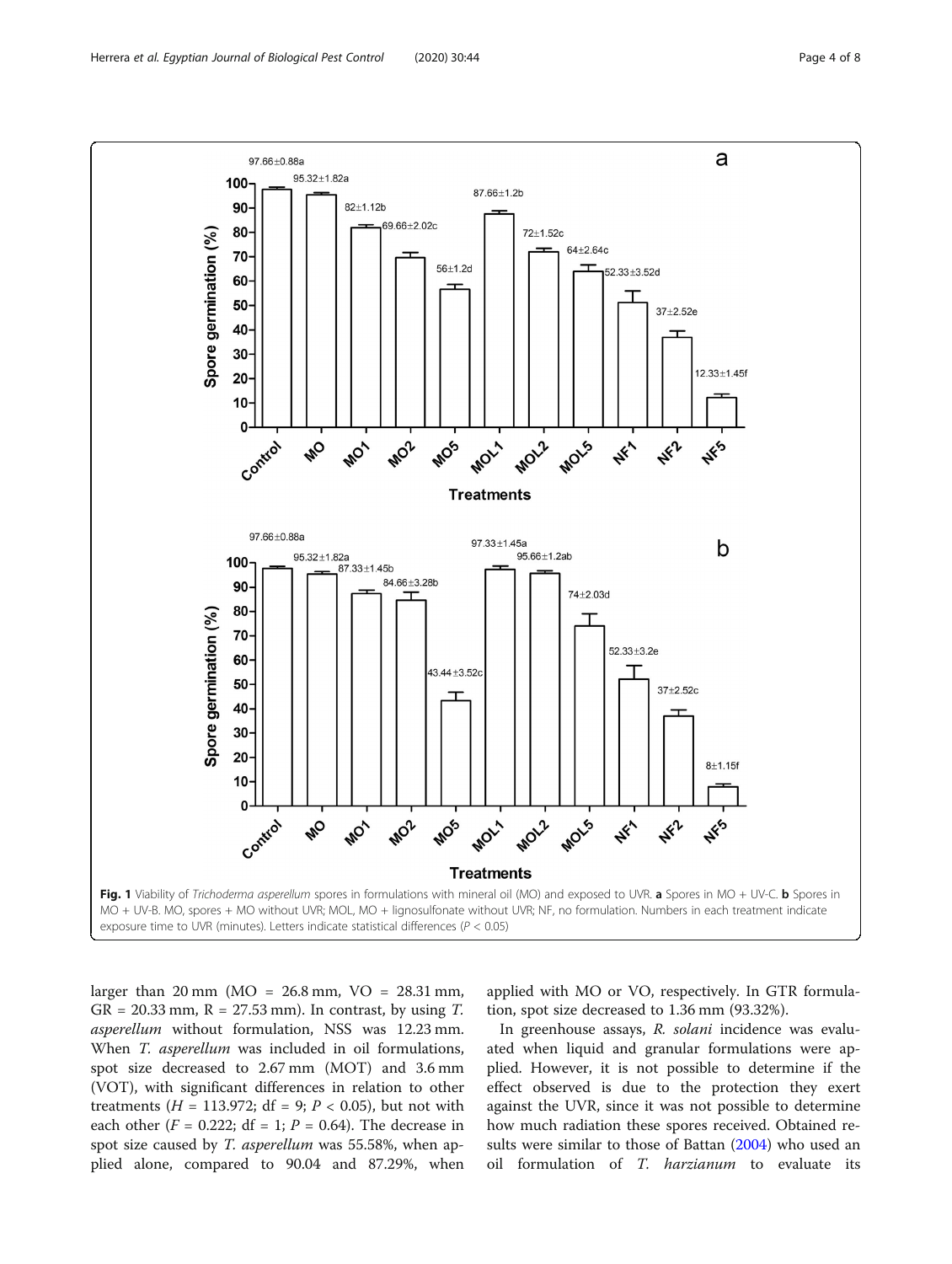<span id="page-4-0"></span>

biocontrol effect on Rhizopus stolonifer, Botrytis cinerea, and Penicillium expansum, fungi that affected apple, peach, pear, and strawberry. Although it was not studied in this work, one of the objectives of granular formulation was to serve as a substrate for fungal sporulation to increase spore number. The substrate used for granular formulation (DCG) has been characterized by the manufacturer containing 65.06% carbohydrates, 13.82% protein, 10.97% water content, 5.37% crude fiber, 4.19% of ash, and 0.59% of fats. It was also rich in minerals such as phosphorus, magnesium, iron, and zinc. DCG could be an

excellent substrate for sporulation of several filamentous fungi. In this sense, a granulated formulation with DCG using the entomopathogenic fungus Nomurea rileyi spores was used to increase inoculum over 600 times and to protect spores from UVR (Pavone et al. [2009](#page-7-0)), probably because spores were immersed within a granule matrix, where UVR cannot reach them. Protection exerted by granule against UVR could be important for maintaining inoculum viability in the field.

Extruded granular formulations, containing rice flour, gluten, and biomass of Gliocladium virens and Trichoderma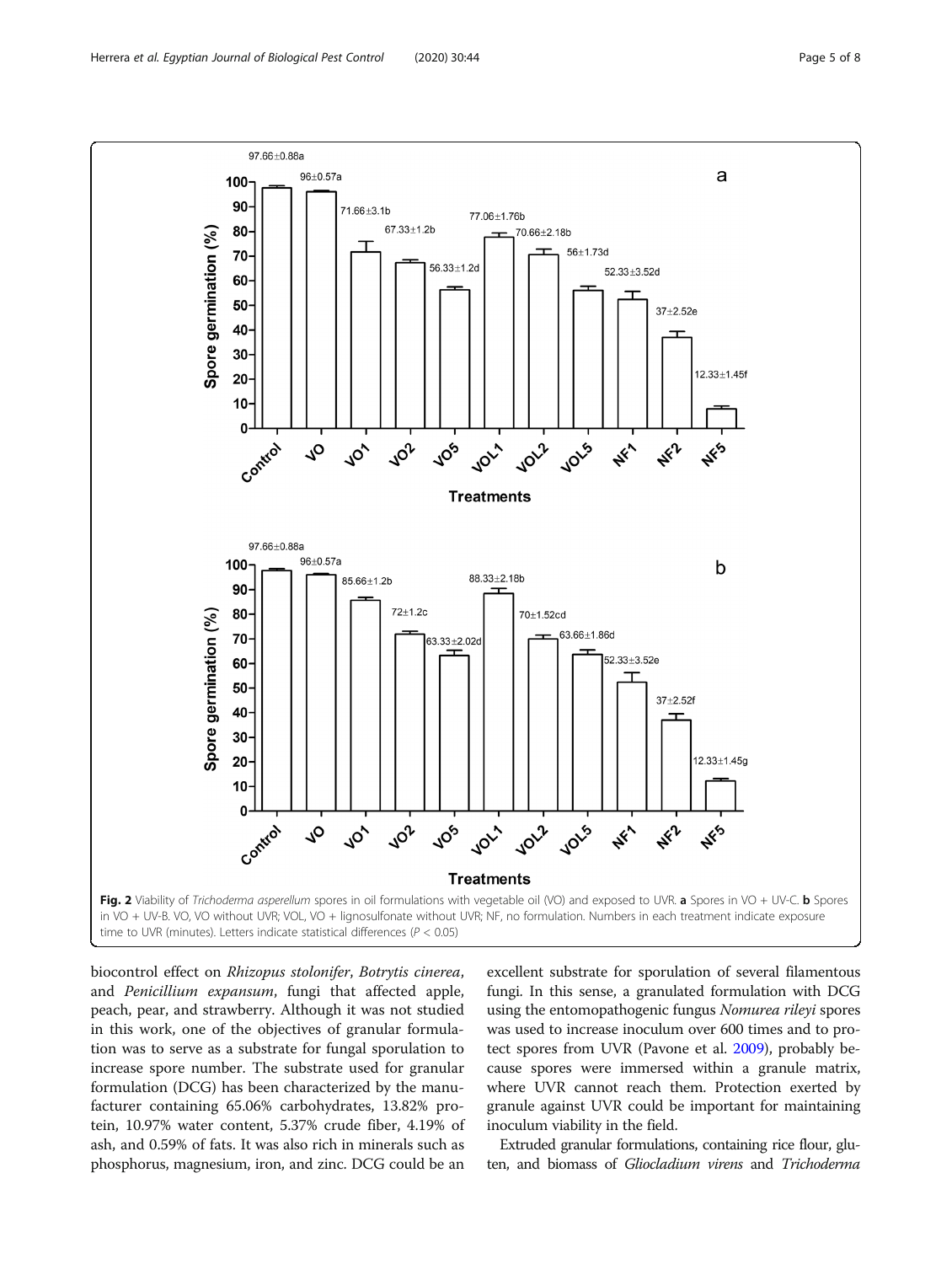<span id="page-5-0"></span>

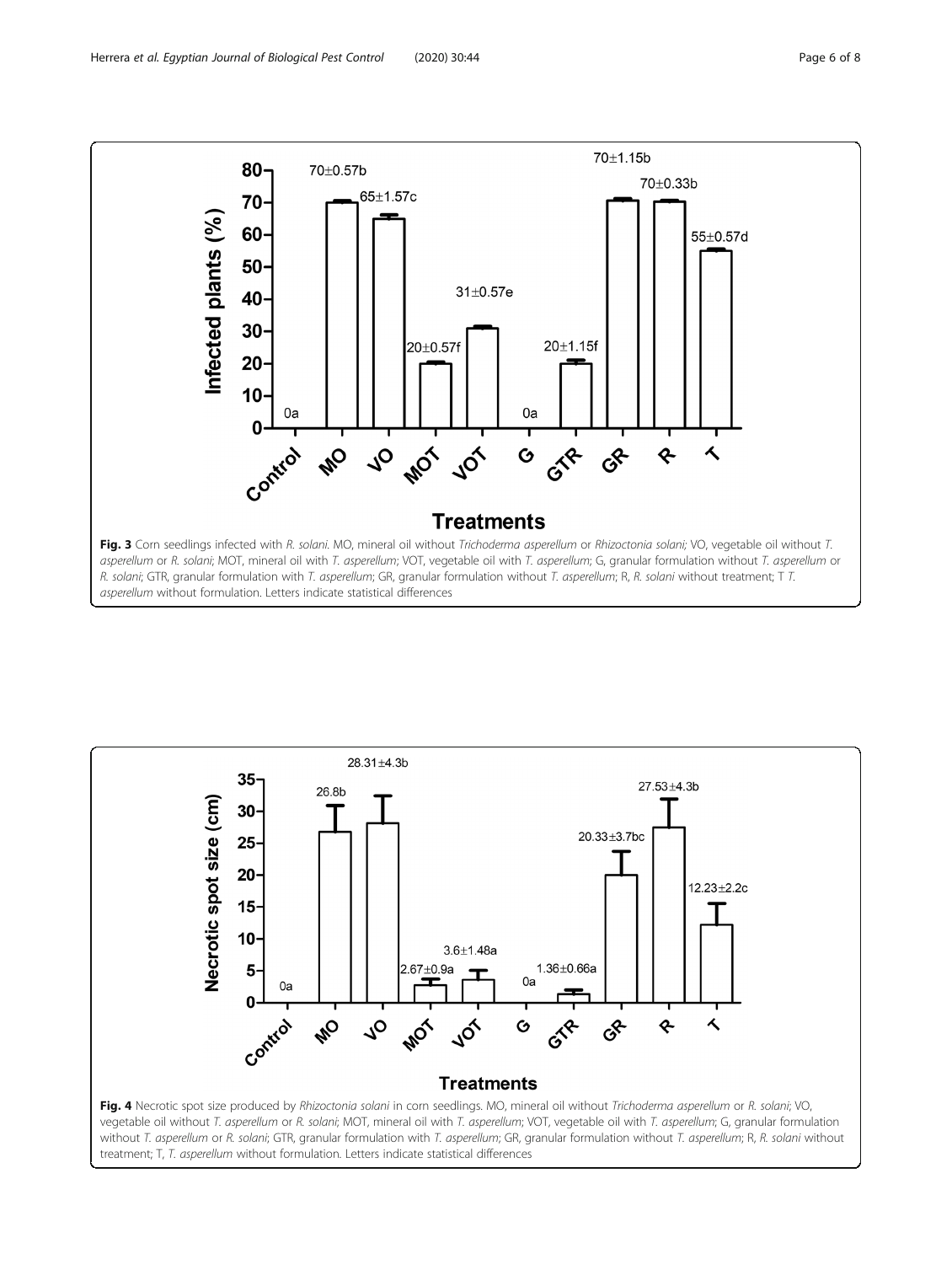<span id="page-6-0"></span>spp. among other components reduced eggplant dampingoff caused by Rhizoctonia solani (Lewis and Larkin [1997\)](#page-7-0). Formulations prepared with several components like talc and lignite were produced for seed treatment and control of tomato damping-off caused by Pythium aphanidermatum, in which active colonization of T. harzianum in the rhizosphere was observed (Jayaraj et al. [2006](#page-7-0)). Microencapsulation has been proposed to prolong shelf life and enhance application efficiency of Trichoderma (Cumagun 2014) focusing on seed treatment using solid matrix priming, liquid coating, and double coating.

It will be important to test these formulations under field conditions to obtain conclusive results that will allow their use as commercial products. Formulation compatibility with other control measures such as insecticides and herbicides commonly used in field should also be evaluated. Due to its mode of action and good performance under in vitro and greenhouse conditions, protecting spore against UVR and plants from R. solani, oil and granular formulation seems to have great potential to be incorporated in Integrated Pest Management Programs.

# Conclusions

Obtained results evidenced a great potential to use T. asperellum in liquid and granular preparations. Oil formulations efficiently protected T. asperellum spores from UVR (UV-B and UV-C) in vitro. Lignosulphonate enhanced spore protection against UVR, only when applied with MO. It was also verified that oil and granulated formulations improve T. asperellum performance in protecting corn seedlings from R. solani attack under greenhouse conditions. Fungal formulations should become a standard in biocontrol applications in order to increase efficacy.

#### Abbreviations

DCG: Degrease corn germ; G: Granular formulation without T. asperellum or R. solani; GR: Granular formulation without T. asperellum with R. solani; GTR: Granular formulation with T. asperellum and R. solani; MO: Mineral oil; MOL: Mineral oil with lignosulfonate; MOT: Mineral oil with Trichoderma; NF: No formulation; NSS: Necrotic spot size; PDA: Potato dextrose agar; R: R. solani without treatment; T: T. asperellum without formulation with R. solani; UVR: Ultraviolet radiation; VO: Vegetable oil; VOL: Vegetable oil with lignosulfonate; VOT: Vegetable oil with Trichoderma

#### Acknowledgements

The authors would like to express their gratitude to Dr. Blas Dorta (Universidad Central de Venezuela) for the equipment used in UVR assays and to Dr. Alex González (Fundación Danac) for the R. solani strain and Semillas Híbridas de Venezuela (SEHIVECA) for the corn seeds used in this work.

#### Authors' contributions

WH: Collection and/or assembly of data; data analysis and interpretation; writing the article; critical revision of the article. OV: Writing the article; critical revision of the article. DP: Research concept and design; data analysis and interpretation; writing the article; critical revision of the article. The authors read and approved the final manuscript.

#### Funding

Resources from Centro de Biotecnología Aplicada were used for this research.

#### Availability of data and materials

The datasets used and/or analyzed during the current study are available from the corresponding author on reasonable request.

#### Ethics approval and consent to participate

Not applicable.

# Consent for publication

Not applicable.

Competing interests

Author details 1 Centro de Biotecnología Aplicada (CBA), Departamento de Biología, Facultad de Ciencias y Tecnología (FACYT), Universidad de Carabobo, Campus de Bárbula, Municipio Naguanagua, Estado Carabobo, Venezuela. 2 Present address: Doctoral Program in Sciences of Natural Resources, Universidad de La Frontera, Temuco, Chile.

# Received: 8 January 2020 Accepted: 3 April 2020 Published online: 20 April 2020

The authors declare that they have no competing interests.

### References

- Alfiky A (2019) Effects of ultraviolet irradiation on the in vitro antagonistic potential of Trichoderma spp. against soil-borne fungal pathogens. Heliyon 5(7):e02111. <https://doi.org/10.1016/j.heliyon.2019.e02111>
- Barnett S, Ballard R, Franco C (2019) Field assessment of microbial inoculants to control Rhizoctonia root rot on wheat. Biol Control 132:152–160. [https://doi.](https://doi.org/10.1016/j.biocontrol.2019.02.019) [org/10.1016/j.biocontrol.2019.02.019](https://doi.org/10.1016/j.biocontrol.2019.02.019)
- Bashan Y, de Bashan L, Prabhu S, Hernandez JP (2014) Advances in plant growthpromoting bacterial inoculant technology: formulations and practical perspectives (1998–2013). Plant Soil 378:1–33. [https://doi.org/10.1007/s11104-](https://doi.org/10.1007/s11104-013-1956-x) [013-1956-x](https://doi.org/10.1007/s11104-013-1956-x)
- Battan Y (2004) Effect of treatment with Trichoderma harzianum Rifai formulated in invert emulsion on postharvest decay of apple blue mold. Int J Food Microbiol 96:281–288. <https://doi.org/10.1016/j.ijfoodmicro.2004.04.002>
- Begum M, Hocking A, Miskelly D (2009) Inactivation of food spoilage fungi by ultraviolet (UVC) irradiation. Int J Food Microbiol 129:74–77
- Bell A, Wheeler M (1986) Biosynthesis and function of melanin. Annu Rev Phytopathol 24:411–451
- Braga G, Rangel D, Fernandes É, Flint S, Roberts D (2015) Molecular and physiological effects of environmental UV radiation on fungal conidia. Curr Genet 61(3):405–425
- Carzaniga R, Fiocco D, Bowyer P, O' Connell R (2002) Localization of melanin in conidia of Alternaria alternata using phage display antibodies. Mol Plant Microbe In 15:216-224. doi: [https://doi.org/10.1094/MPMI.2002.15.3.216.](https://doi.org/10.1094/MPMI.2002.15.3.216)
- Chander S, Payak M (1982) Symptoms and signs of banded leaf and sheath blight of maize. Phytoparasitica 10(1):41–49. [https://doi.org/10.1007/](https://doi.org/10.1007/BF02981891) [BF02981891](https://doi.org/10.1007/BF02981891)
- Costa L, Morandi M, Stricker S, Bettiol W (2016) UV-B radiation reduces biocontrol ability of Clonostachys rosea against Botrytis cinerea. Biocontrol Sci Techn 26(12):1736–1749. <https://doi.org/10.1080/09583157.2016.1241981>
- Crozier J, Arroyo C, Morales H, Melnick R, Strem M, Vinyard B, Collins R, Holmes K, Bailey (2015) The influence of formulation on Trichoderma biological activity and frosty pod rot management in Theobroma cacao. Plant Pathol 64(6): 1385–1395. <https://doi.org/10.1111/ppa.12383>
- Cumagun C (2014) Advances in formulation of Trichoderma for biocontrol. In: Gupta V, Schmoll M, Herrera-Estrella A, Upadhyay R, Druzhinina I, Tuohy M (eds) Biotechnology and Biology of Trichoderma, 1st edn. Elsevier, Amsterdam, pp 527–531. <https://doi.org/10.1016/B978-0-444-59576-8.00039-4>
- Da Silva M, Tylka G, Munkvold G (2017) Seed treatment effects on maize seedlings coinfected with Rhizoctonia solani and Pratylenchus penetrans. Plant Dis 101:957–963. <https://doi.org/10.1094/PDIS-10-16-1417-RE>
- Domingues M, Moura K, Salomão D, Elias L, Patricio F (2016) Effect of temperature on mycelial growth of Trichoderma Sclerotinia minor and S.